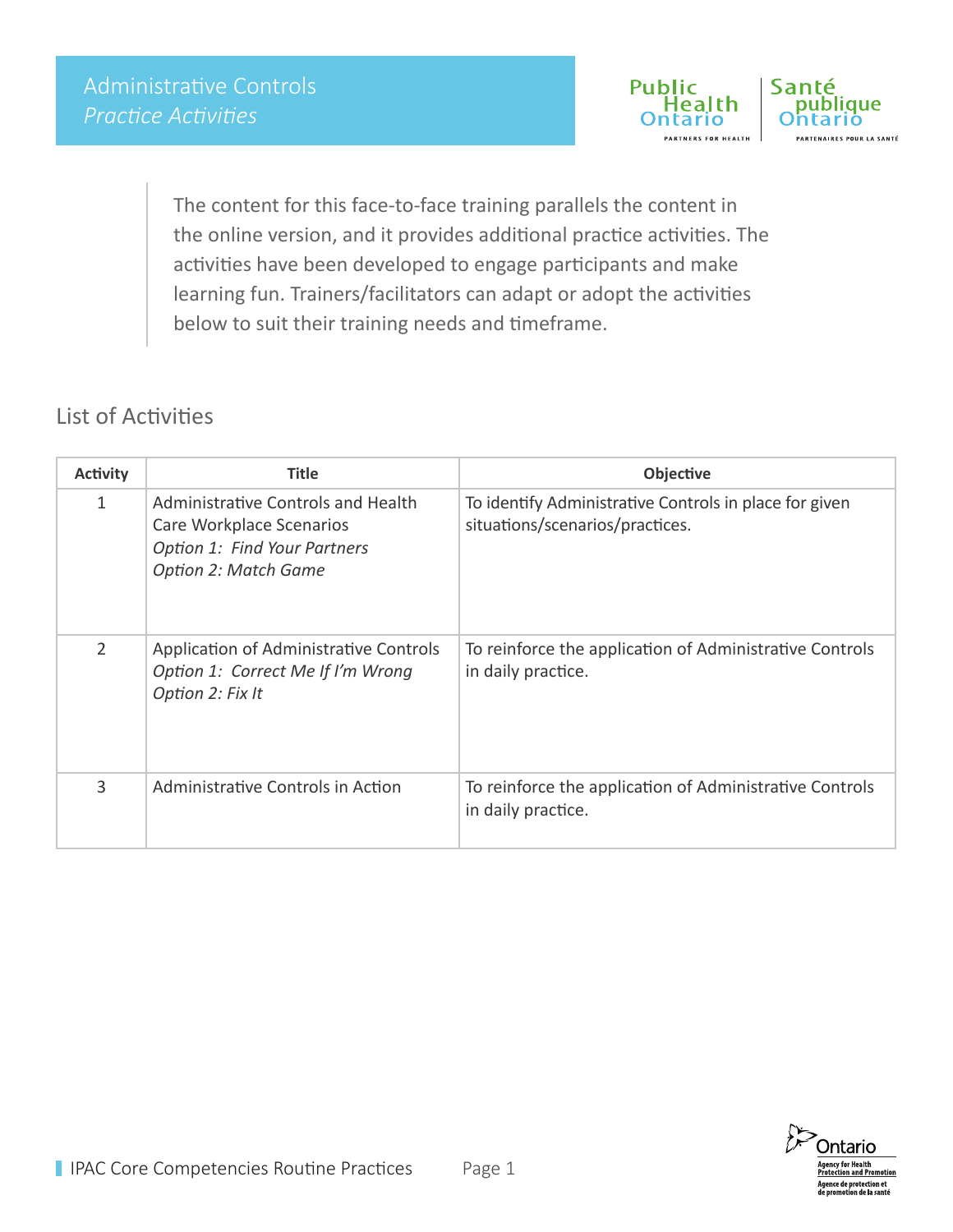

## Activity 1: Administrative Controls and Health Care Workplace Scenarios

*Option 1: Find Your Partners* 

#### **Objective**

To identify Administrative Controls in place for given situations/scenarios/practices.

## **Materials/props**

- One set of Administrative Control cards.
- One set of Health Care Workplace scenario cards.
- Activity 1 Feedback/Answers.

#### **Preparation**

- Prepare a sufficient number (see details below) of Administrative Control cards and Health Care Workplace Scenario cards (depending on the anticipated number of participants).
- Print out the Feedback Form/Answers for reference.

### **Details**

- Depending on the anticipated number of participants, you may not choose to include all of the Health Care Workplace Scenarios.
- Explain the objective of the activity.
- Assign a time limit for the activity. The duration can be a few minutes or longer.
- Mix the two sets of cards (Administrative Control and Health Care Workplace Scenario) together.
- Ask each participant to pick one card from the pile.
- Ask participants to find a match by walking around the room and reading their card aloud to other participants.
- A match is a Health Care Workplace Scenario card and its associated Administrative Control card.
- When participants find a match, they should stand together.
- More than one Health Care Workplace Scenario card may match a given Administrative Control card.
- The game is over when all matches have been made or when the time is up.
- Ask each team to read out their Administrative Control card, followed by their Health Care Workplace Scenario card(s).
- All participants should decide if the matches are correct.

- This can be a large- or small-group activity. It will work with an odd or even number of participants. Ensure each participant gets one card.
- There are nine Administrative Controls cards and 25 Health Care Workplace Scenarios cards.
- If the size of the entire group exceeds the number of cards, the trainer/facilitator can create more scenario cards or split the participants into two groups and prepare additional cards.
- For smaller groups, the trainer/facilitator can remove some of the Administrative Control cards or Health Care Workplace Scenario cards. If not all the Administrative Control cards are used, participants may not have a match. Trainers can ask participants without a match about the missing Administrative Control(s) when the time is up.
- Discussion can be held after the activity.

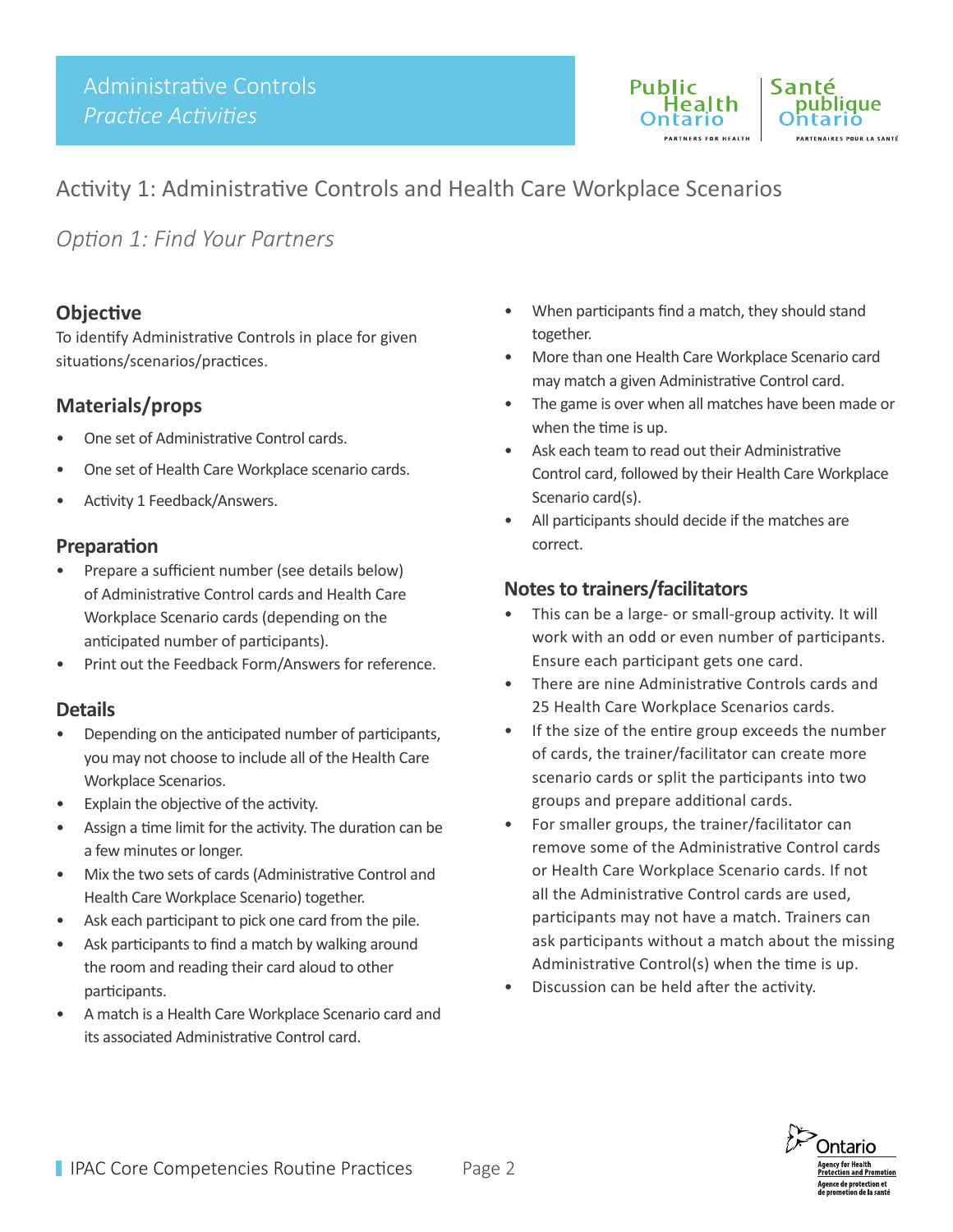

## Activity 1: Administrative Controls and Health Care Workplace Scenarios

*Option 2: Match Game*

#### **Objective**

To identify Administrative Controls in place for given situations/scenarios/practice.

#### **Materials/props**

- One set of Administrative Control cards.
- One set of Health Care Workplace Scenario cards.
- A table big enough to spread out cards on the table.
- Activity 1 Feedback/Answers.

#### **Preparation**

- Prepare a set of Administrative Control cards and Health Care Workplace Scenario cards for each team.
- Use envelopes to keep each team's cards together.
- Print the Activity 1 Feedback/Answers for reference.

#### **Details**

- Divide the participants into teams of three or four.
- Distribute the 2 sets of cards to each team.
- Ask participants to put the Administrative Control cards face up in the middle of the table.
- Ask participants to shuffle the Health Care Workplace Scenario cards and deal them out among the team members.
- Participants will take turns; the team decides who will go first.
- When it is his/her turn, each participant takes a Health Care Workplace Scenario Card and matches it with an Administrative Control Card. If other participants disagree with the match, team members can discuss.
- The game ends when all Health Care Workplace Scenario cards are gone.

- For some situations/scenarios/practices, more than one Administrative Control may apply.
- To make it easier to sort the cards at the end of the game, consider printing each set in a different colour.

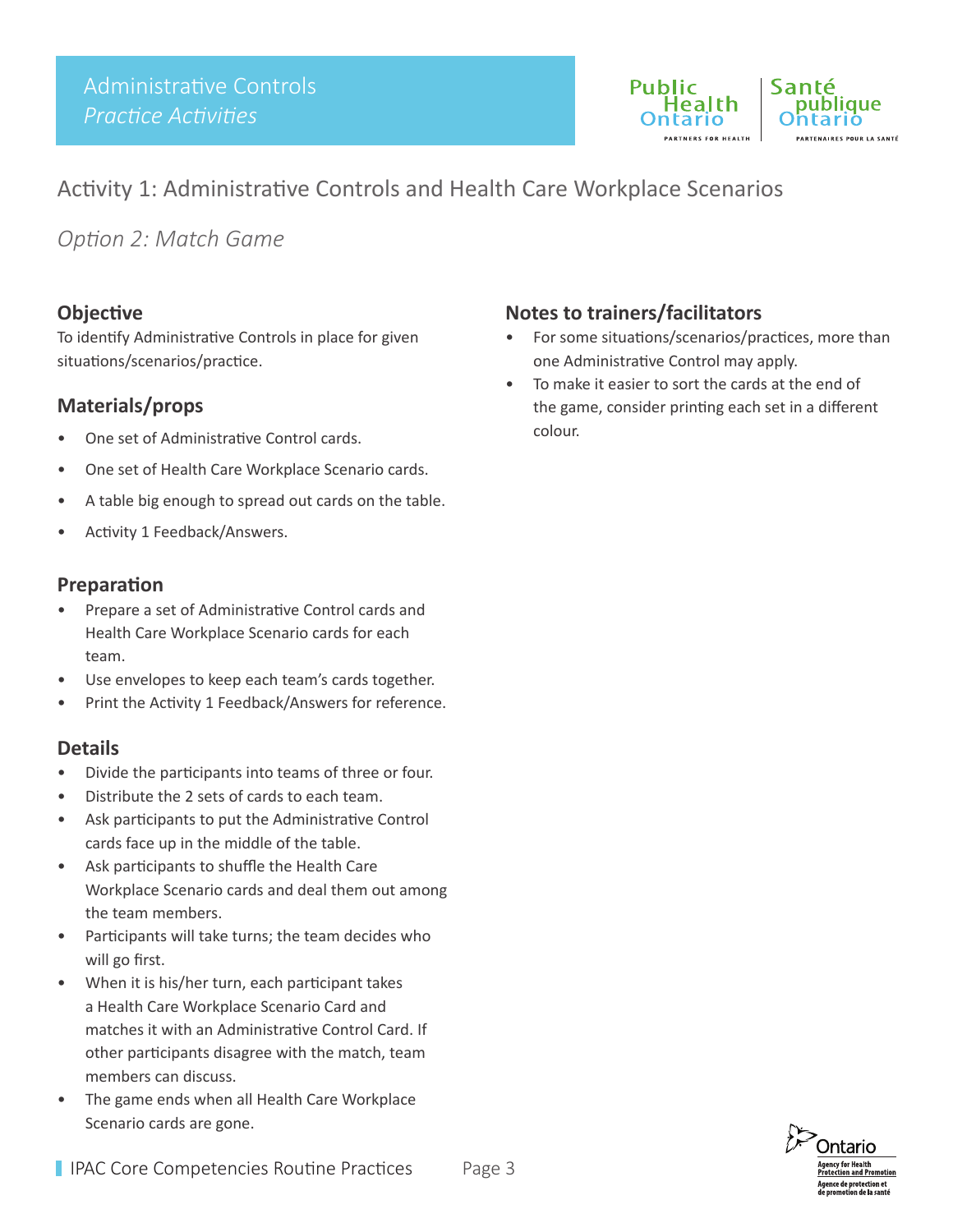

PARTNERS FOR HEALTH

Santé<br>publique ntario PARTENAIRES POUR LA SANTÉ

# Health Care Workplace Scenario Cards

| A leaflet on "How to<br>Cover Your Cough"<br>is distributed to<br>visitors in the health<br>care facility. | A receptionist<br>reminds a coughing<br>client to clean his<br>hands and provides<br>the client with a<br>mask when he<br>approaches the<br>reception counter. | A new health care<br>provider is fit-<br>tested with an N95<br>respirator.                                                                             | A health care<br>provider does a<br>seal check when<br>he puts on his N95<br>respirator.                                                                                     | An occupational<br>health nurse gives a<br>health care provider<br>her annual flu shot.                                                          |
|------------------------------------------------------------------------------------------------------------|----------------------------------------------------------------------------------------------------------------------------------------------------------------|--------------------------------------------------------------------------------------------------------------------------------------------------------|------------------------------------------------------------------------------------------------------------------------------------------------------------------------------|--------------------------------------------------------------------------------------------------------------------------------------------------|
| A health care<br>provider reads<br>a poster about<br>a hepatitis B<br>immunization clinic.                 | An employer sends an<br>e-mail to staff asking<br>them to review the<br>updated influenza<br>policy.                                                           | A resource binder<br>labelled "Needle<br>Safety" is placed<br>in every nursing<br>station in a health<br>care facility.                                | A health care<br>provider sees a used<br>lancet lying on the<br>counter, so he picks<br>it up with a tong<br>and discards it in a<br>puncture-resistant<br>sharps container. | A health care<br>provider discards<br>a used sharp in<br>the wall-mounted<br>puncture-resistant<br>sharps container<br>immediately after<br>use. |
| A health care provider<br>replaces the puncture-<br>resistant sharps<br>container when it is<br>3⁄4 full.  | A health care pro-<br>vider reads the needle<br>safety legislation.                                                                                            | The person respon-<br>sible for purchasing<br>orders safety-<br>engineered needles.                                                                    | A supervisor observes<br>a housekeeper clean-<br>ing a room and gives<br>him feedback about<br>his performance.                                                              | A supervisor does a<br>hand hygiene audit of<br>her staff.                                                                                       |
| A "No Eating or<br>Drinking" poster is on<br>the wall in the nursing<br>station.                           | A note to all staff says:<br>"Mrs. Wind gave us<br>a box of chocolates,<br>and it is in the staff<br>lounge."                                                  | Residents in a long-<br>term care home<br>are advised not to<br>share their personal<br>hygiene items, such<br>as bar soap, razors,<br>or body lotion. | A nurse shows a<br>client how to clean<br>his hands with<br>alcohol-based hand<br>rub.                                                                                       | The Infection<br>Prevention and<br>Control (IPAC)<br>team plans training<br>sessions for staff.                                                  |
| A health care provider<br>who has symptoms of<br>influenza calls in sick<br>and stays at home.             | A health care<br>provider has sudden<br>onset of diarrhea<br>of no known cause<br>and is sent home<br>immediately.                                             | A family member<br>who is sneezing and<br>coughing is advised<br>to postpone his<br>visit.                                                             | A sign on the door<br>to the facility says<br>"If you have any<br>signs or symptoms<br>of the FLU, such as<br>cough with fever,<br>please DO NOT<br>VISIT."                  | A health care<br>provider<br>demonstrates how<br>to "cover a cough"<br>to two visitors.                                                          |

**Ontario** Agency for Health<br>Protection and Promotion Agence de protection et<br>de promotion de la santé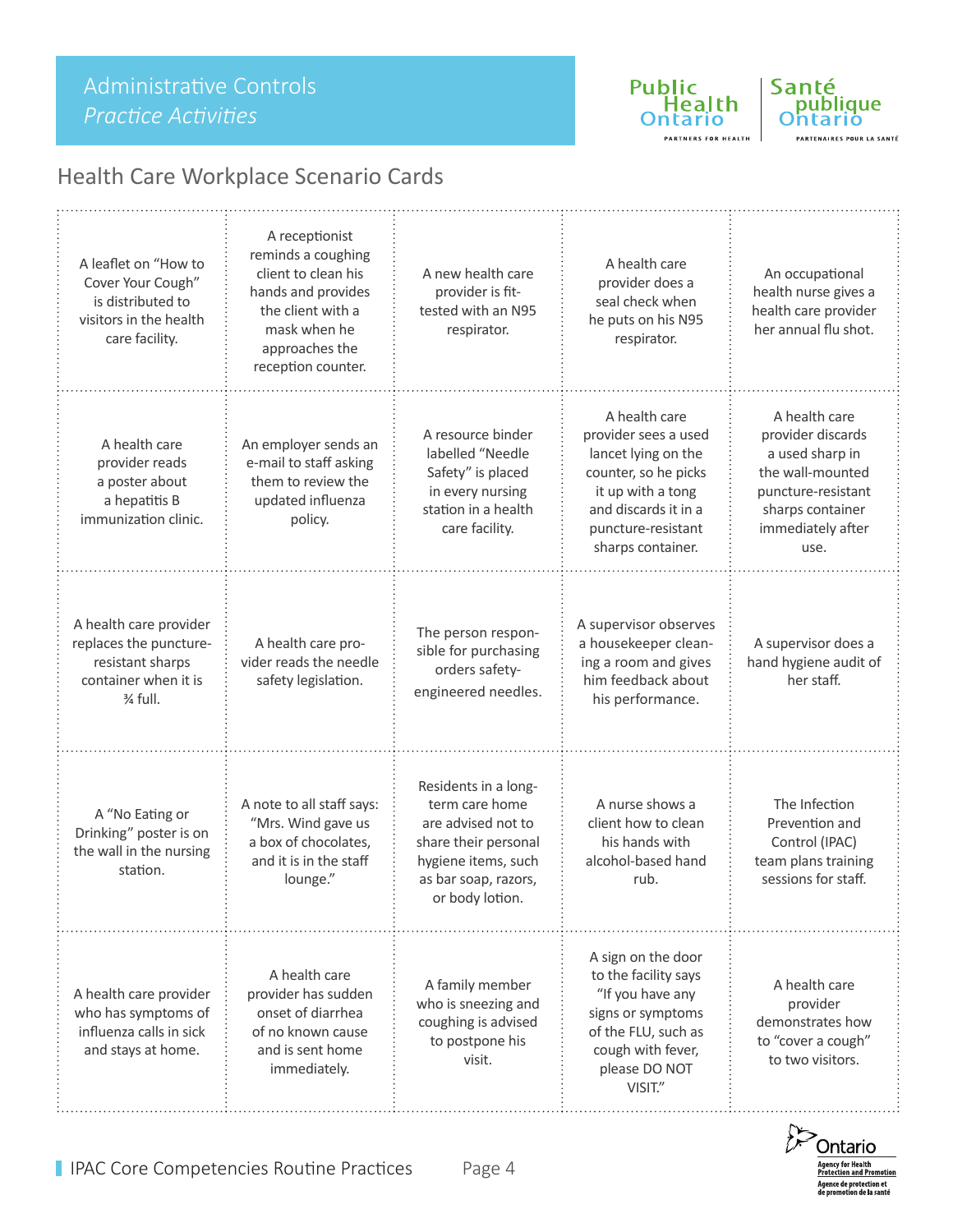## Administrative Controls *Practice Activities*

## Administrative Control Cards



Public

Health

**PARTNERS FOR HEALTH** 

ntariol

Santé

publique

arió .<br>PARTENAIRES POUR LA SANTÉ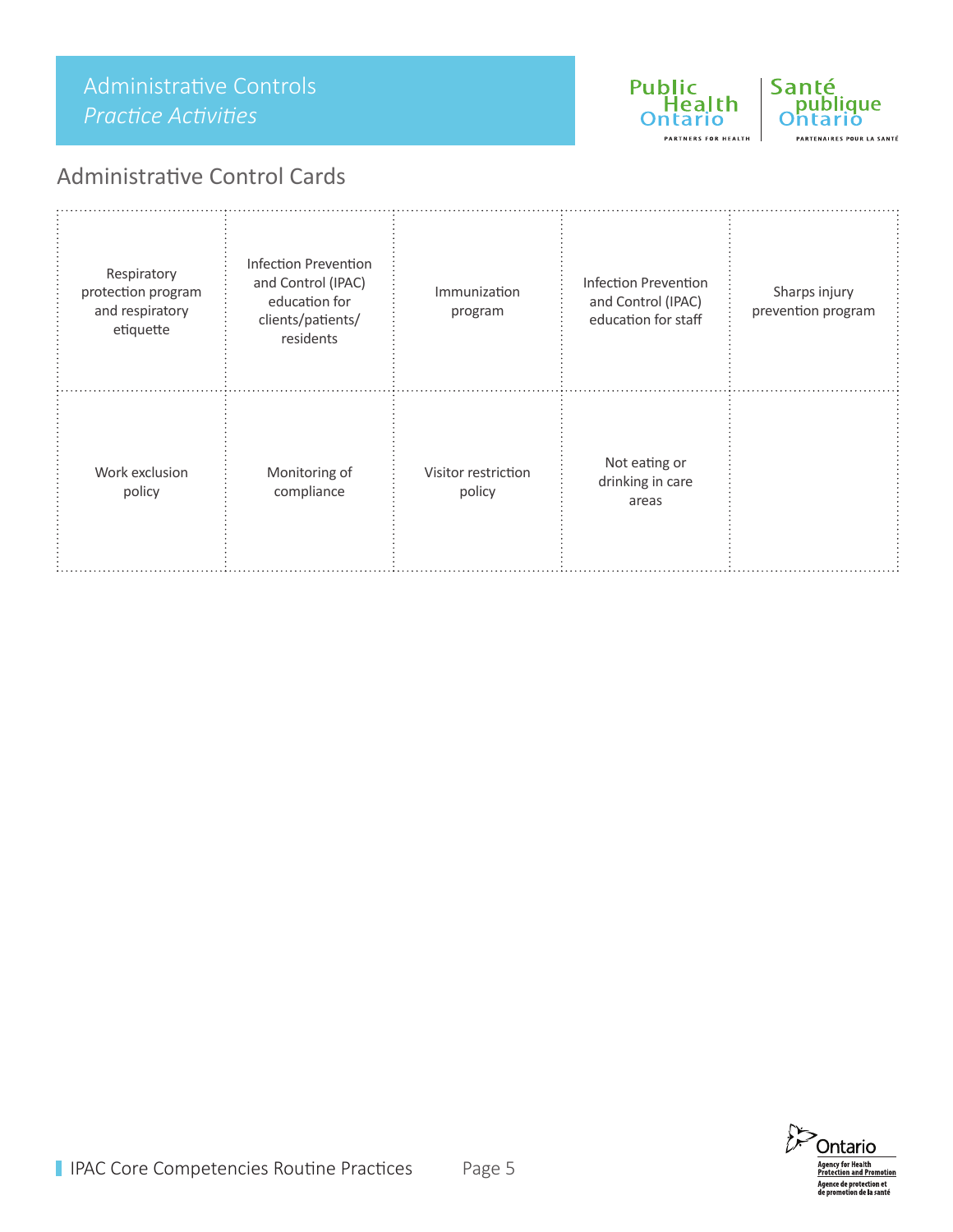



# Activity 1: Feedback/Answers (Options 1 and 2)

| <b>Health Care Workplace Scenario</b>                                                                                                              | <b>Administrative Control</b>                                                                                          | <b>Additional Information</b>                                                                                                                                                                                                                                                                                                          |
|----------------------------------------------------------------------------------------------------------------------------------------------------|------------------------------------------------------------------------------------------------------------------------|----------------------------------------------------------------------------------------------------------------------------------------------------------------------------------------------------------------------------------------------------------------------------------------------------------------------------------------|
| A leaflet on "How to Cover Your Cough"<br>is distributed to visitors in the health care<br>facility.                                               | Respiratory protection program and<br>respiratory etiquette<br>or<br>IPAC education for clients/patients/<br>residents | This leaflet provides information to<br>visitors but is also an educational resource<br>on respiratory etiquette for clients/<br>patients/residents.                                                                                                                                                                                   |
| A receptionist reminds a coughing client<br>to clean his hands and provides the client<br>with a mask when he approaches the<br>reception counter. | Respiratory protection program and<br>respiratory etiquette<br>or<br>IPAC education for clients/patients/<br>residents | By reminding the client to clean his hands<br>and giving him a mask, the receptionist<br>is following the steps in the respiratory<br>protection program to help minimize the<br>spread of respiratory infection in the clinic<br>setting. The mask will help contain the<br>respiratory virus and protect other staff<br>and clients. |
| A new health care provider is fit-tested<br>with an N95 respirator.                                                                                | Respiratory protection program and<br>respiratory etiquette                                                            | The respiratory protection program<br>requires all new health care providers<br>working in care areas to be fit-tested for<br>N95 respirators.                                                                                                                                                                                         |
| A health care provider does a seal check<br>when he puts on his N95 respirator.                                                                    | Respiratory protection program and<br>respiratory etiquette                                                            | The respiratory protection program<br>requires all health care providers to<br>perform a seal check when they put on<br>their fit-tested respirator.                                                                                                                                                                                   |
| An occupational health nurse gives a<br>health care provider her annual flu shot.                                                                  | Immunization program                                                                                                   | Annual flu shots help protect the health<br>care provider from the risk of becoming<br>ill with influenza and help decrease the<br>spread to clients/patients/residents.                                                                                                                                                               |
| A health care provider reads a poster<br>about a hepatitis B immunization clinic.                                                                  | Immunization program<br>or<br><b>IPAC</b> education for staff                                                          | The poster provides information about<br>the facility immunization program and<br>education for staff about the importance<br>of being vaccinated and where and when<br>to get vaccinated.                                                                                                                                             |

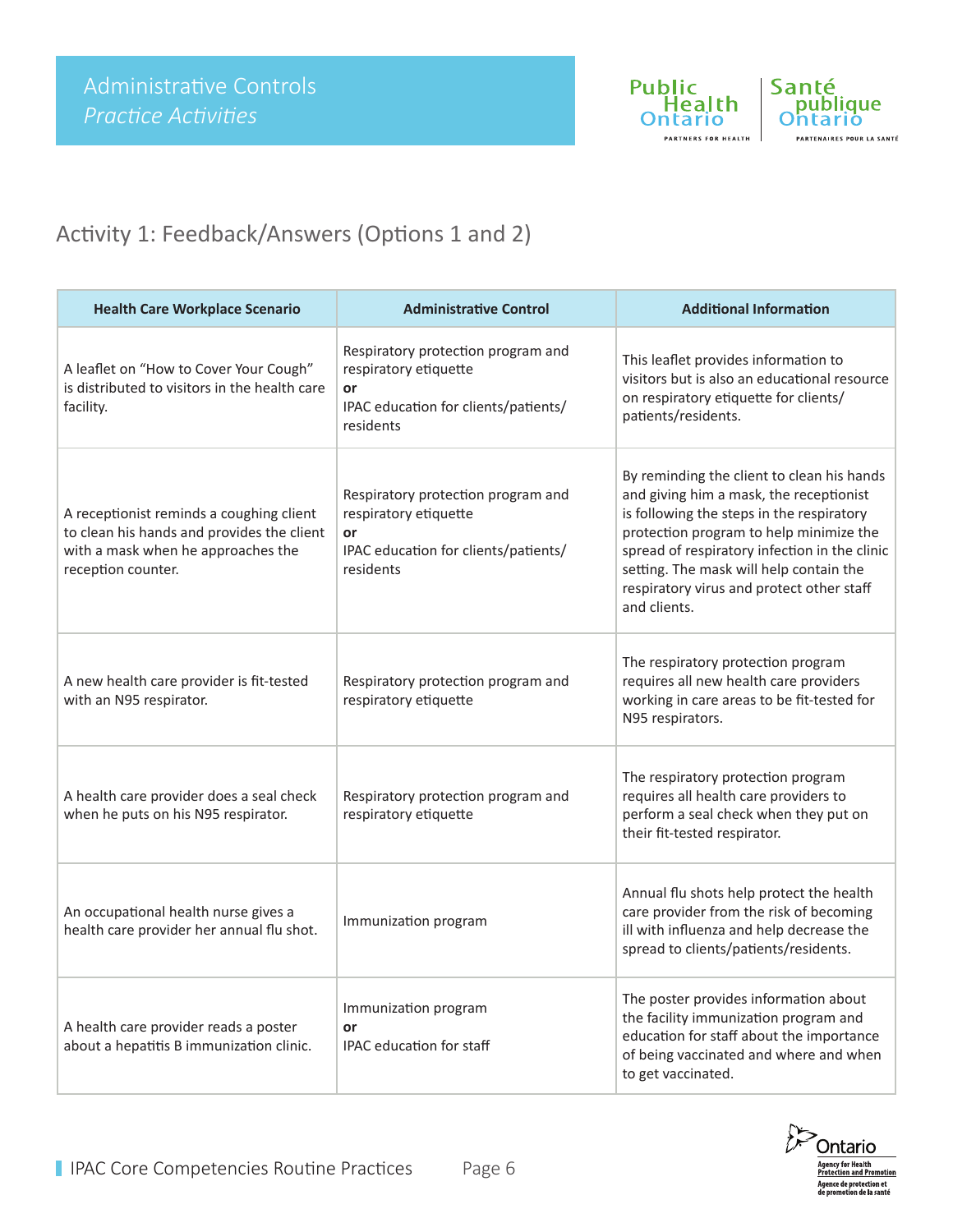



| <b>Health Care Workplace Scenario</b>                                                                                                                               | <b>Administrative Control</b>                                      | <b>Additional Information</b>                                                                                                                                                                               |
|---------------------------------------------------------------------------------------------------------------------------------------------------------------------|--------------------------------------------------------------------|-------------------------------------------------------------------------------------------------------------------------------------------------------------------------------------------------------------|
| An employer sends an e-mail to staff<br>asking them to review the updated<br>influenza policy.                                                                      | Immunization program<br>or<br>IPAC education for staff             | This informs staff about the facility<br>immunization program and the updated<br>policy.                                                                                                                    |
| A resource binder labelled "Needle<br>Safety" is placed in every nursing station<br>in a health care facility.                                                      | Sharps injury prevention program<br>or<br>IPAC education for staff | Placing the resource binder in an area<br>that is accessible for staff helps ensure<br>that staff can review the information<br>when they need to.                                                          |
| A health care provider sees a used lancet<br>lying on the counter, so he picks it up with<br>a tong and discards it into a puncture-<br>resistant sharps container. | Sharps injury prevention program                                   | The staff member is demonstrating the<br>correct action for handling a sharp as<br>identified in the sharps injury prevention<br>program.                                                                   |
| A health care provider discards a used<br>sharp in the wall-mounted puncture-<br>resistant sharps container immediately<br>after use.                               | Sharps injury prevention program                                   | The staff member is demonstrating the<br>correct action for disposal of sharps as<br>identified in the sharps injury prevention<br>program.                                                                 |
| A health care provider replaces the<br>puncture-resistant sharps container when<br>it is % full.                                                                    | Sharps injury prevention program                                   | The staff member is demonstrating the<br>correct action identified in the sharps<br>injury prevention program.                                                                                              |
| A health care provider reads the needle<br>safety legislation.                                                                                                      | Sharps injury prevention program<br>or<br>IPAC education for staff | The health care provider informs him/<br>herself about the sharps injury prevention<br>program by reading the legislation.                                                                                  |
| The person responsible for purchasing<br>orders safety-engineered needles.                                                                                          | Sharps injury prevention program                                   | The person responsible for purchasing is<br>following the organization's policy for the<br>sharps injury prevention program and is<br>helping the organization to comply with<br>needle safety legislation. |

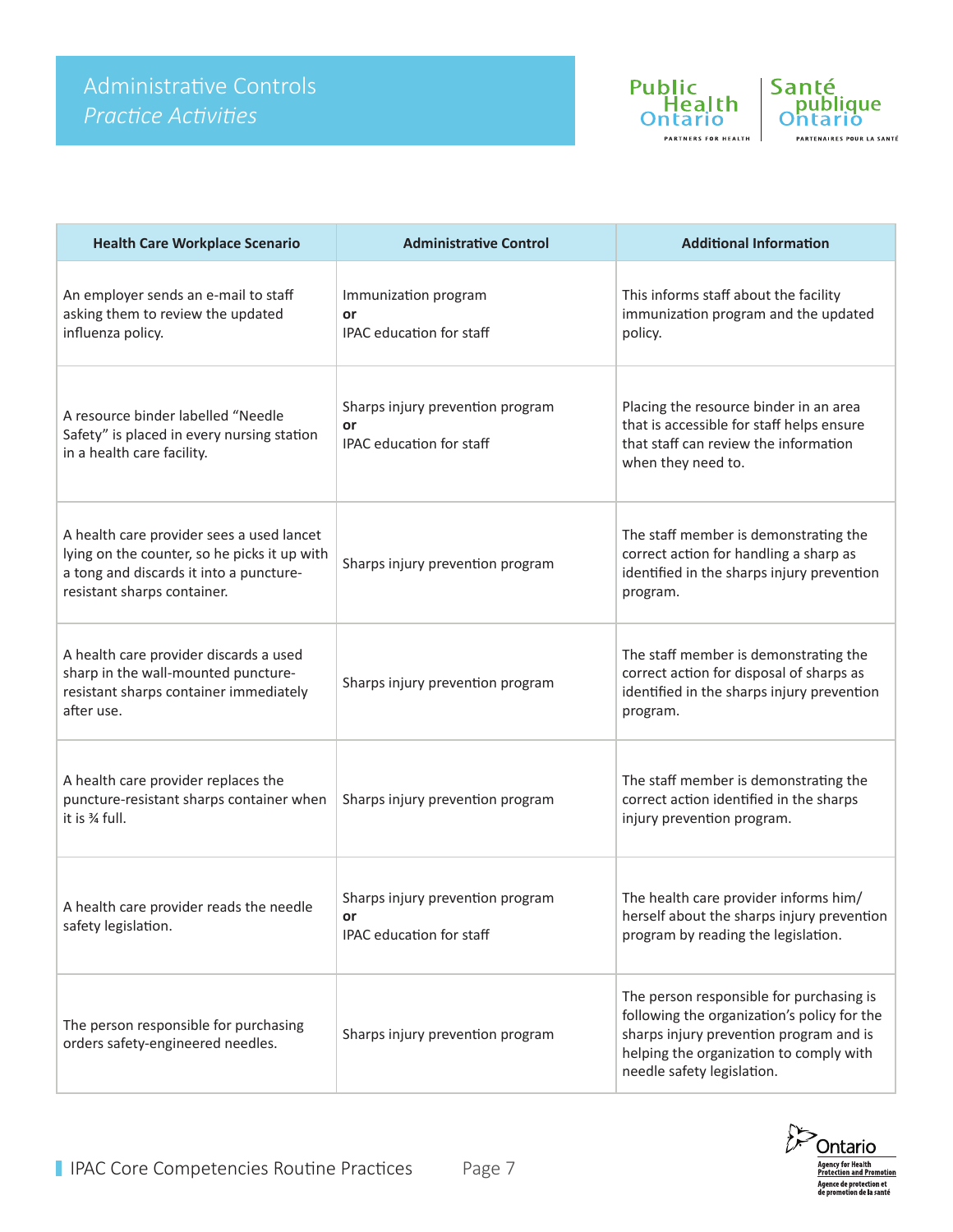



| <b>Health Care Workplace Scenario</b>                                                                                                       | <b>Administrative Control</b>                     | <b>Additional Information</b>                                                                                                                                                                                                                                     |
|---------------------------------------------------------------------------------------------------------------------------------------------|---------------------------------------------------|-------------------------------------------------------------------------------------------------------------------------------------------------------------------------------------------------------------------------------------------------------------------|
| A supervisor observes a housekeeper<br>cleaning a room and gives him feedback<br>about his performance.                                     | Monitoring of compliance                          | Measuring compliance through auditing<br>processes helps ensure quality practice.<br>Feedback is a component of the audit<br>process and the quality improvement<br>cycle.                                                                                        |
| A supervisor does a hand hygiene audit of<br>her staff.                                                                                     | Monitoring of compliance                          | Measuring compliance through auditing<br>processes helps ensure the quality of care<br>given.                                                                                                                                                                     |
| A "No Eating or Drinking" poster is on the<br>wall in the nursing station.                                                                  | Not eating or drinking in care areas              | The poster serves as a reminder to staff<br>that eating or drinking in care areas puts<br>them at risk of infection.                                                                                                                                              |
| A note to all staff says: "Mrs. Wind gave<br>us a box of chocolates, and it is in the staff<br>lounge."                                     | Not eating or drinking in care areas              | Putting the chocolates in the staff<br>lounge, away from the care area, helps<br>protect staff from the risk of acquiring<br>a gastrointestinal illness. Outbreaks<br>of gastrointestinal illness have been<br>documented when food is consumed in<br>care areas. |
| Residents in a long-term care home<br>are advised not to share their personal<br>hygiene items, such as bar soap, razors or<br>body lotion. | IPAC education for clients/patients/<br>residents | Sharing of personal hygiene items<br>increases the risk of infectious agents<br>being spread from one resident to<br>another.                                                                                                                                     |
| A nurse shows a client how to clean his<br>hands with alcohol-based hand rub.                                                               | IPAC education for clients/patients/<br>residents | Showing a client how to properly clean<br>her hands with alcohol-based hand<br>rub reinforces the importance of hand<br>hygiene, which will help protect her from<br>acquiring infections.                                                                        |
| The Infection Prevention and Control<br>(IPAC) team plans training sessions for<br>staff.                                                   | <b>IPAC</b> education for staff                   | Providing staff with IPAC education helps<br>to protect them and others.                                                                                                                                                                                          |

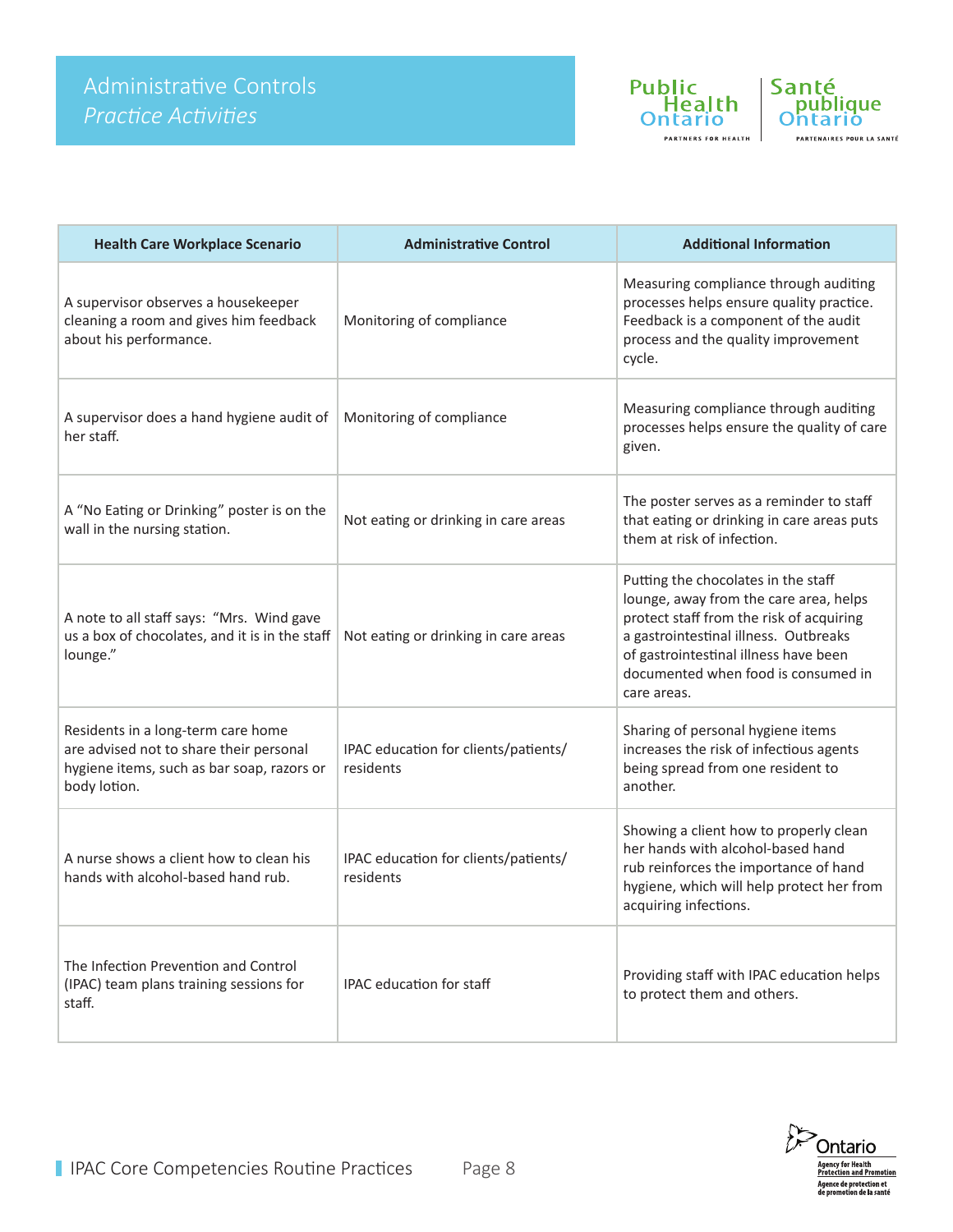



| <b>Health Care Workplace Scenario</b>                                                                                                                  | <b>Administrative Control</b>                                                                          | <b>Additional Information</b>                                                                                                                                                                 |
|--------------------------------------------------------------------------------------------------------------------------------------------------------|--------------------------------------------------------------------------------------------------------|-----------------------------------------------------------------------------------------------------------------------------------------------------------------------------------------------|
| A health care provider who has symptoms<br>of influenza calls in sick and stays at<br>home.                                                            | Work exclusion policy                                                                                  | The health care provider is demonstrating<br>that they understand the importance of<br>protecting clients/patients/residents and<br>colleagues by not working when they are<br>ill.           |
| A health care provider has sudden onset<br>of diarrhea of no known cause and is sent<br>home immediately.                                              | Work exclusion policy                                                                                  | Sending the health care provider home is<br>an example of the work exclusion policy.<br>This protects clients/patients/residents<br>and other staff members from the risk of<br>becoming ill. |
| A family member who is sneezing and<br>coughing is advised to postpone his visit.                                                                      | Visitor restriction policy                                                                             | This is an example of the visitor restriction<br>policy. The family member may make<br>other individuals ill if they visit when<br>they have signs of an acute respiratory<br>infection.      |
| A sign on the door to the facility says "If<br>you have any signs or symptoms of the<br>FLU, such as cough with fever, please DO<br><b>NOT VISIT."</b> | Visitor restriction policy                                                                             | The sign acts as a reminder to visitors of<br>the need to restrict visiting if they are ill.                                                                                                  |
| A health care provider demonstrates how<br>to "cover a cough" to two visitors.                                                                         | Respiratory protection program and<br>respiratory etiquette<br>or<br>client/patient/resident education | This is an example of respiratory<br>etiquette. Teaching this to visitors will<br>help to protect others from respiratory<br>infections.                                                      |

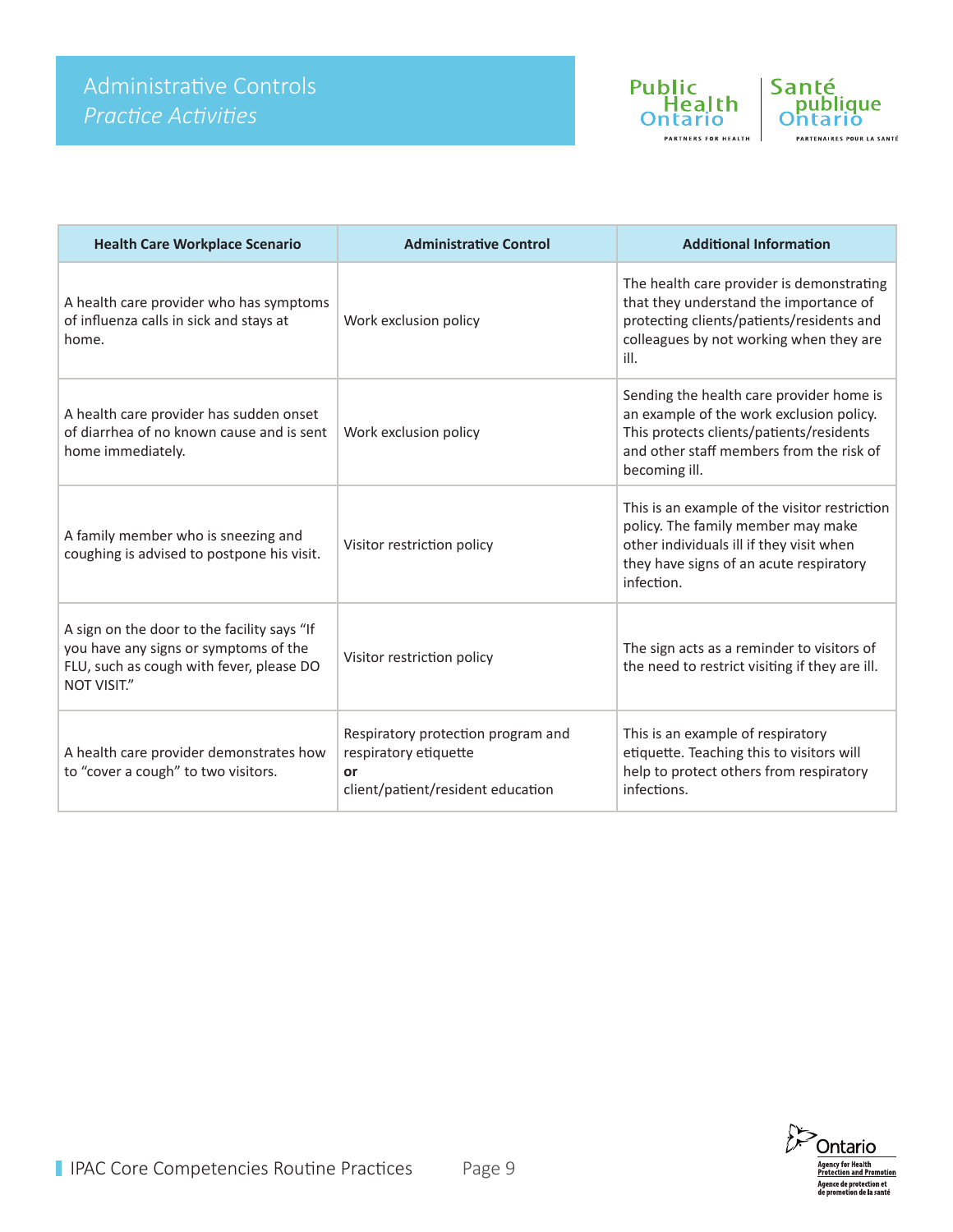

Santé blique .<br>RTENAIRES POUR LA SANTÉ

# Activity 2: Application of Administrative Controls

*Option 1: Correct Me If I Am Wrong* 

### **Objective**

To reinforce the application of Administrative Controls in daily practice.

### **Materials/props**

- Health Care Provider Statements.
- Activity 2 Feedback/Answers.

#### **Preparation**

- Print one set of Health Care Provider Statements per team.
- Print the Activity 2 Feedback/Answers for reference.

#### **Details**

- Divide participants into teams.
- Give a set of Health Care Provider Statements to each team.
- Ask team members to take turns reading aloud or role-playing the statements.
- The other team members should correct the person if the statement is wrong.
- Have the Activity 2 Feedback/Answers available for reference.

- The Health Care Provider Statements can be cut out and laminated.
- Use the sample statements provided or create statements that are relevant to the participants' workplace setting.
- Another option is to have volunteers pick a statement in turn and read the statement out loud/role play for the whole group.

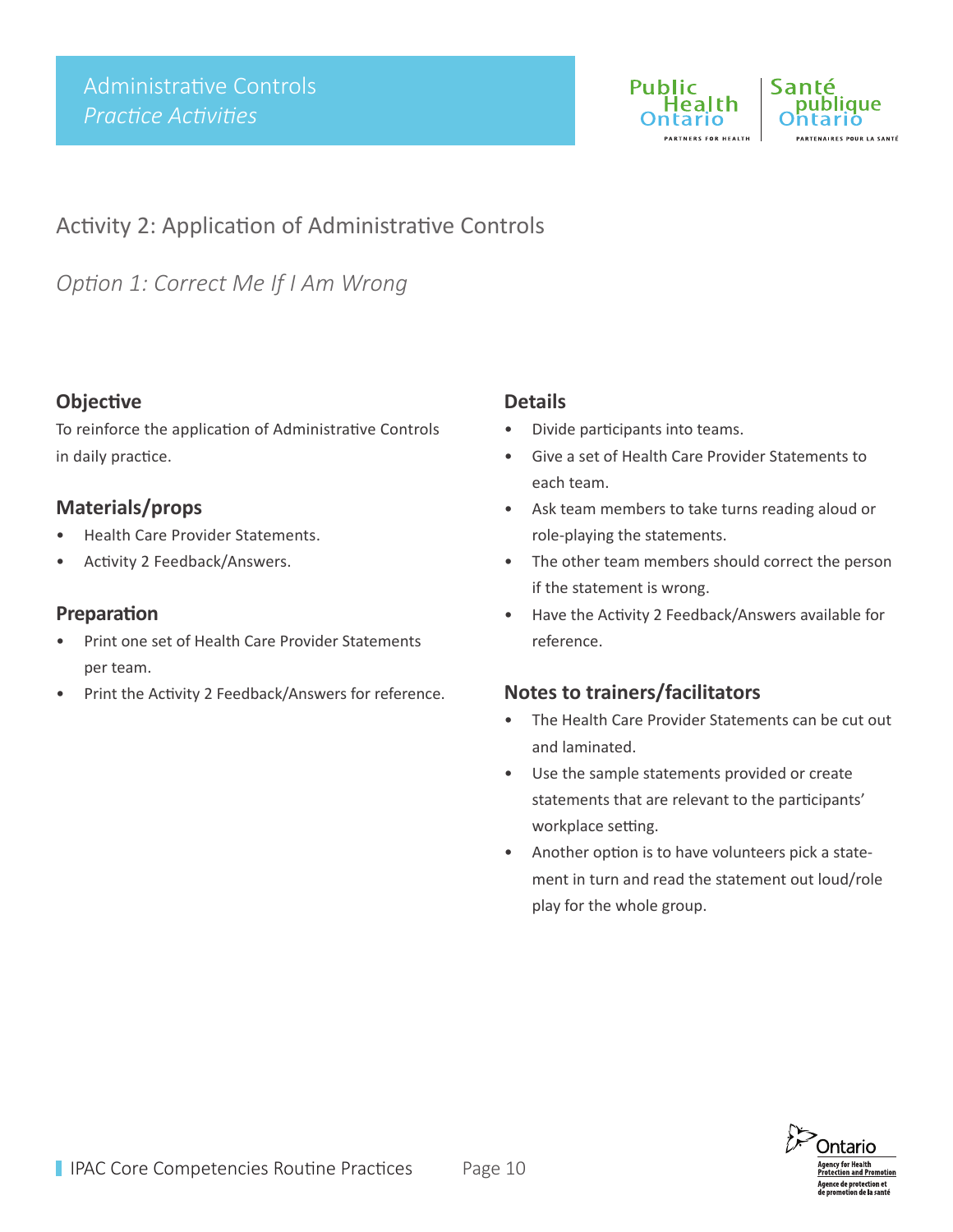



# Activity 2: Application of Administrative Controls

*Option 2: Fix It!* 

## **Objective**

To reinforce the application of Administrative Controls in daily practice.

### **Materials/props**

- Health Care Provider Statement Worksheets.
- Activity 2 Feedback/Answers.

#### **Preparation**

- Print enough Health Care Provider Statement Worksheets for the expected number of participants.
- Print the Activity 2 Feedback/Answers for reference.

#### **Details**

- Arrange participants to work individually, in pairs or in small teams and distribute the Health Care Provider Statement Worksheets.
- Ask participants to decide whether each statement is correct or incorrect.
- Discuss how to correct the statements that are incorrect. Discuss the rationale for why statements are correct or incorrect.
- Set a time limit for the activity.
- Review the results after the activity.

- This is an alternative to "Correct Me if I'm Wrong."
- Refer to the Activity 2 Feedback/Answers if needed.
- Another option is to have the participants create a "correct" statement for any statements that are identified as incorrect.

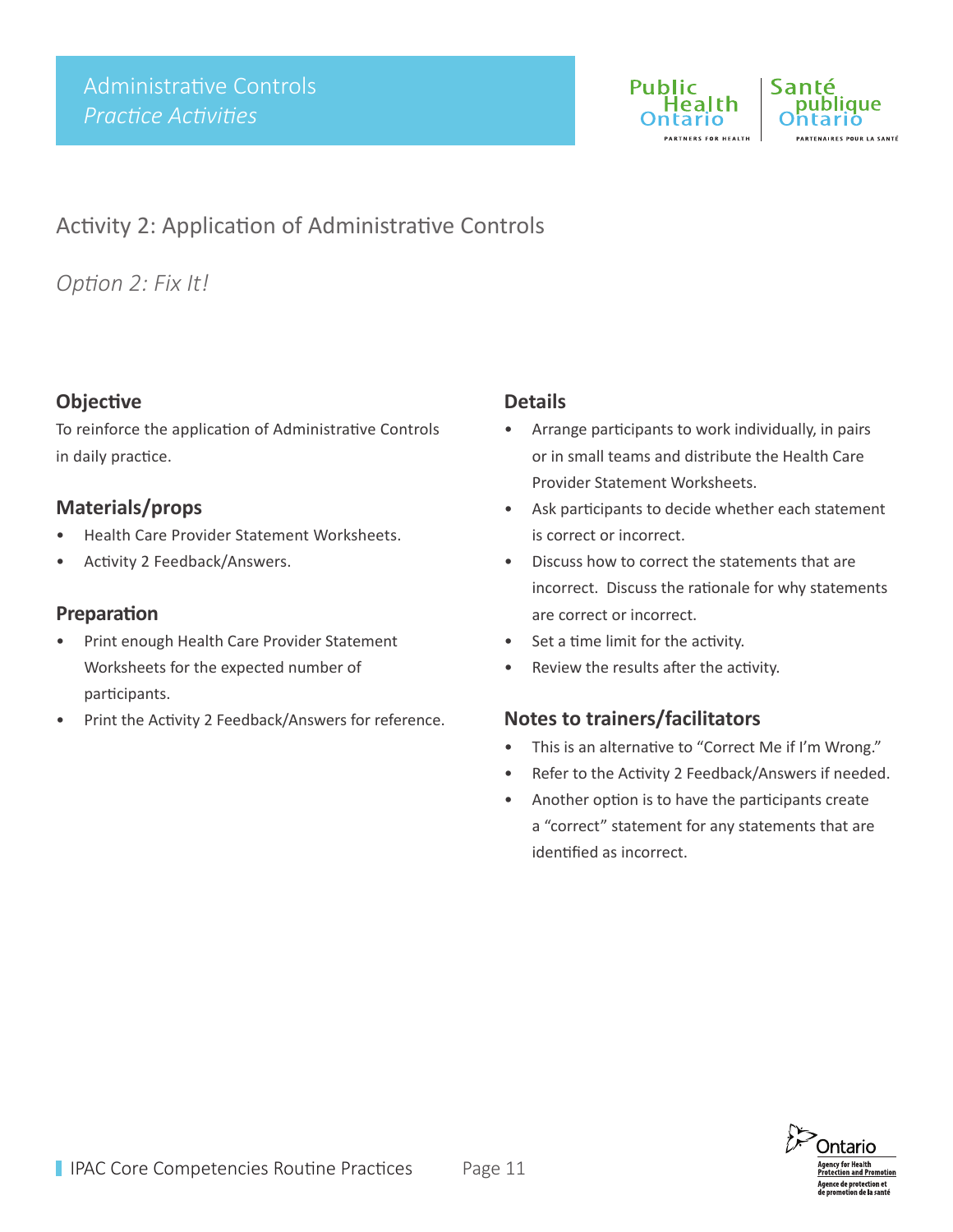

Health Care Provider Statements

| "I have a rash all over my arms. Some of the spots have pus coming out of them. The doctor said<br>that it may be infected. I've taken all my sick days, so I have to go to work."                          |
|-------------------------------------------------------------------------------------------------------------------------------------------------------------------------------------------------------------|
| Health care provider on the phone: "Good morning, Mr. Purple. You sound like you have a really<br>bad cough and you are sneezing so much. Please postpone your visit to your Mum until you feel<br>better." |
| "I attended an in-service about hand washing during my orientation. I know everything I need to<br>know about cleaning my hands, and I don't need to go to another in-service."                             |
| "I had my flu shot last year. I don't need one this year."                                                                                                                                                  |
| "I do not need influenza immunization, because I never touch any clients/patients/residents."                                                                                                               |
| "I'm really hungry. I'll just eat lunch at the nursing station to save time."                                                                                                                               |
| "I just started my new job. I have to find out if my immunizations are up to date."                                                                                                                         |
| "I don't like wearing N95 respirators, because they feel so hot. I think I'll use a surgical mask<br>instead, because it's about the same as an N95 respirator."                                            |
| "All my staff is committed to best practices, so monitoring and auditing are not needed."                                                                                                                   |
| "Oops! I stuck myself with a used needle. I'll wash it with soap and water. I'll report to my<br>supervisor right away."                                                                                    |
|                                                                                                                                                                                                             |

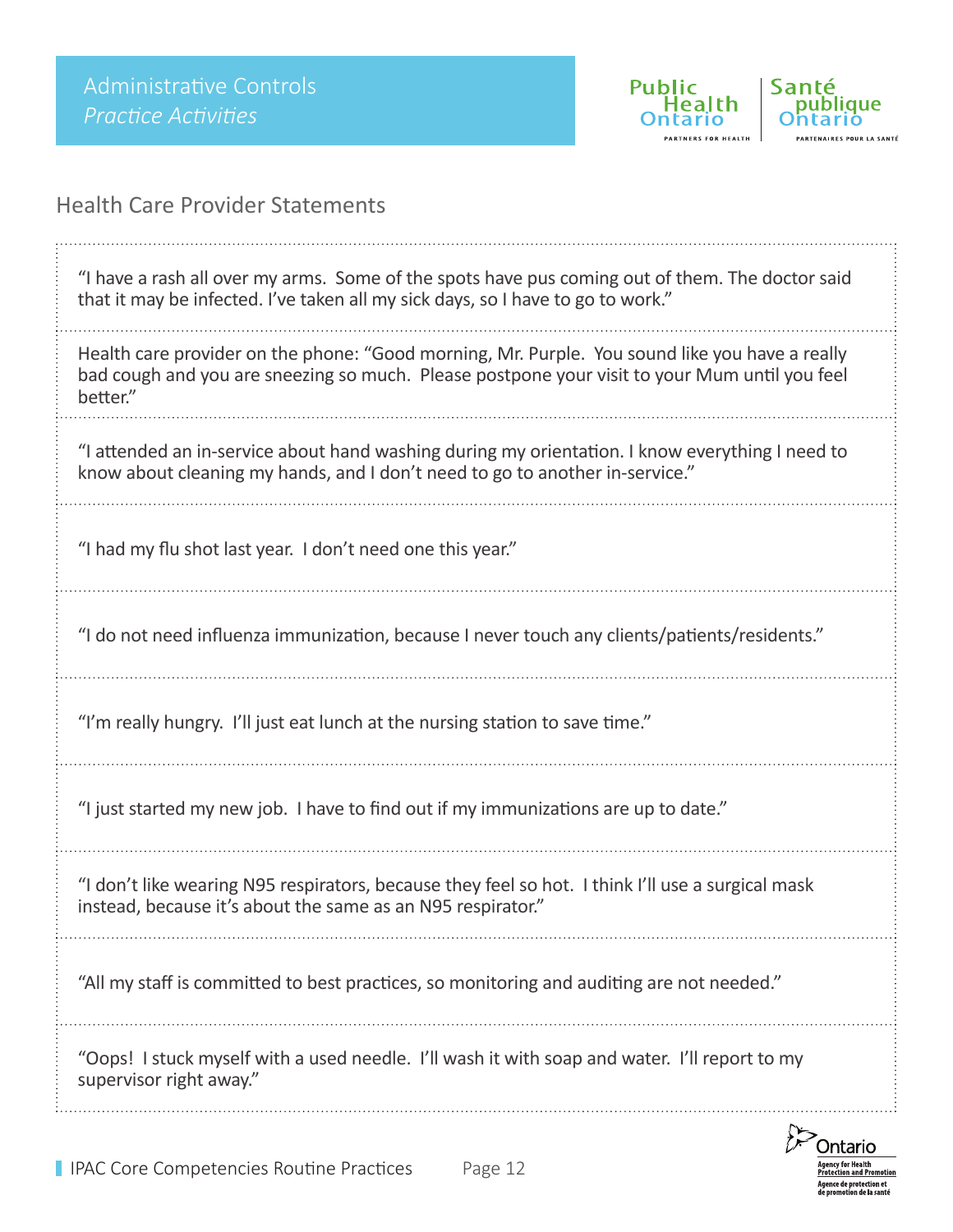

**Public** 

Health

ario

Santé

bliaue

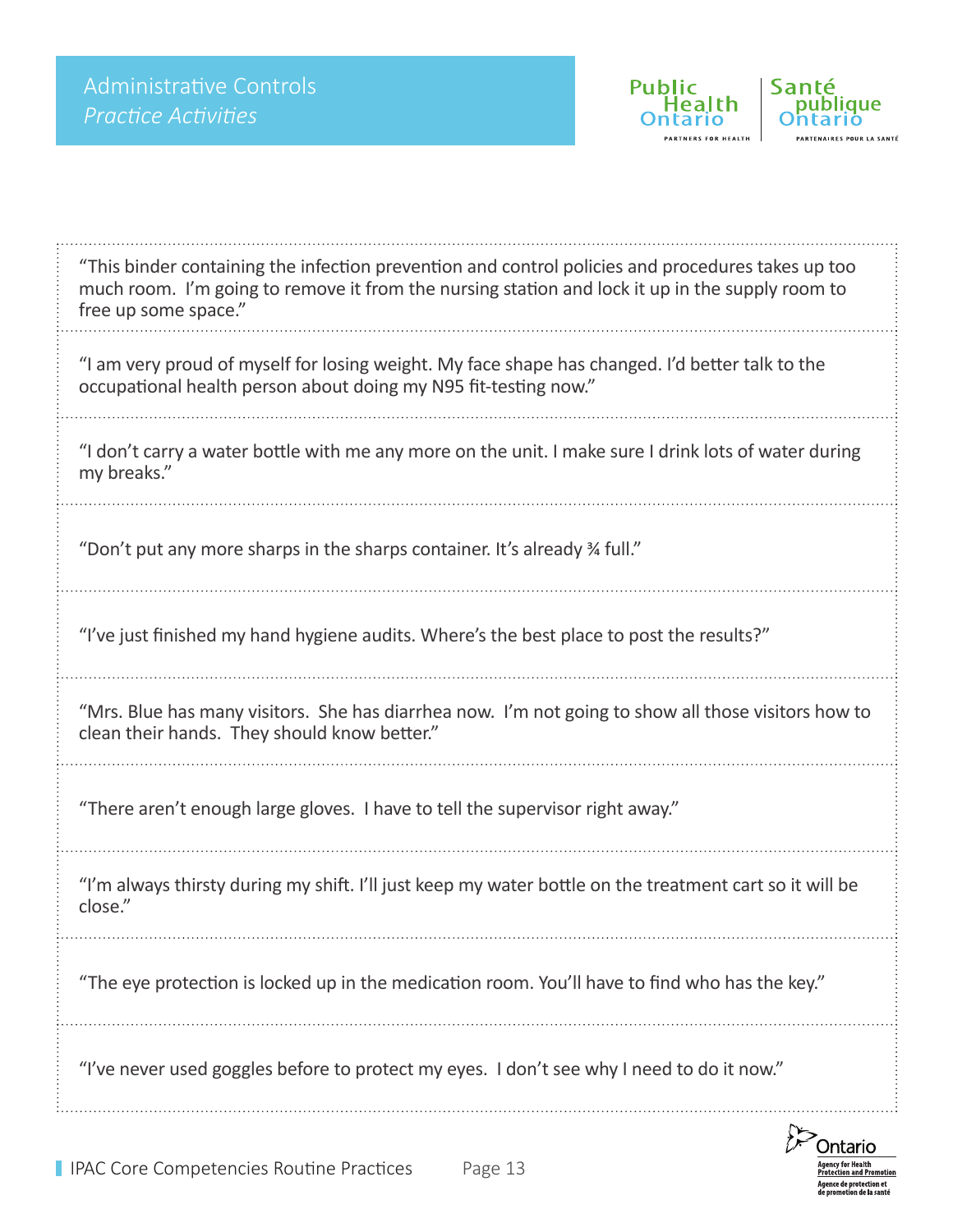



# Activity 2 Feedback/Answers

| <b>Health Care Provider Statements</b>                                                                                                                                                                             | <b>Correct or Not?</b>                                                                                                                                                                                                                                      | <b>Sample of a Corrected Statement (if</b><br>applicable)                                                                                                                                                                                                                                                                                           |
|--------------------------------------------------------------------------------------------------------------------------------------------------------------------------------------------------------------------|-------------------------------------------------------------------------------------------------------------------------------------------------------------------------------------------------------------------------------------------------------------|-----------------------------------------------------------------------------------------------------------------------------------------------------------------------------------------------------------------------------------------------------------------------------------------------------------------------------------------------------|
| "I have a rash all over my arms. Some of<br>the spots have pus coming out of them.<br>The doctor said that it may be infected.<br>I've taken all my sick days, so I have to go<br>to work."                        | This shows that the health care provider<br>does not understand and/or follow the<br>work exclusion policy. There is a risk of<br>transmission of an infectious agent if this<br>health care provider goes to work with<br>this rash.                       | "I have a rash all over my arms. Some of<br>the spots have pus coming out of them.<br>The doctor said that it may be infected.<br>Even though I've taken all my sick<br>days, I need to stay at home to protect<br>coworkers and clients/patients/residents<br>from getting a communicable disease. I<br>need to talk to my supervisor about this." |
| Health care provider on the phone: "Good<br>morning, Mr. Purple. You sound like you<br>have a really bad cough, and you are<br>sneezing so much. Please postpone your<br>visit to your Mum until you feel better." | This is a correct statement. It shows the<br>health care provider understands and<br>follows the visitor restriction policy. It<br>is important to discourage this family<br>member from visiting to protect others.                                        | n/a                                                                                                                                                                                                                                                                                                                                                 |
| "I attended an in-service about hand<br>washing during my orientation. I know<br>everything I need to know about cleaning<br>my hands, and I don't need to go to<br>another in-service."                           | This shows that the health care provider<br>does not understand and/or follow the<br>staff education policy. It is important to<br>perform hand hygiene according to best<br>practices.                                                                     | "I attended an in-service about hand<br>hygiene a few years ago. I'd better attend<br>the in-service to make sure my skills and<br>knowledge are up to date. Things may<br>have changed."                                                                                                                                                           |
| "I had my flu shot last year. I don't need<br>one this year."                                                                                                                                                      | This shows that the health care provider<br>does not understand the immunization<br>policy. It is important for health<br>care providers to receive influenza<br>immunization annually, since the strains in<br>the vaccine change every year.              | "I had my flu shot last year. I know I need<br>one this year. It is our policy to have<br>annual influenza immunization."                                                                                                                                                                                                                           |
| "I do not need influenza immunization,<br>because I never touch any clients/<br>patients/residents."                                                                                                               | This shows that the health care provider<br>does not understand and/or follow the<br>immunization policy. It is important for<br>health care providers to receive influenza<br>immunization annually since the strains in<br>the vaccine change every year. | "Even though I never touch any clients/<br>patients/residents, as a health care<br>provider I need to get my influenza<br>vaccine yearly. I'm still near people who<br>provide hands-on care, and I work in<br>health care. It's the responsible action to<br>take!"                                                                                |
| "I'm really hungry. I'll just eat lunch at the<br>nursing station to save time."                                                                                                                                   | This shows that the health care provider<br>does not understand and/or follow the<br>policy of no eating or drinking in care<br>areas. There is risk involved if you eat in<br>care areas.                                                                  | "I'm really hungry. I know I should never<br>eat in the nursing station, even though<br>it saves time. It would put me at risk of<br>acquiring a food-borne gastrointestinal<br>infection. This is our healthy workplace<br>policy."                                                                                                                |

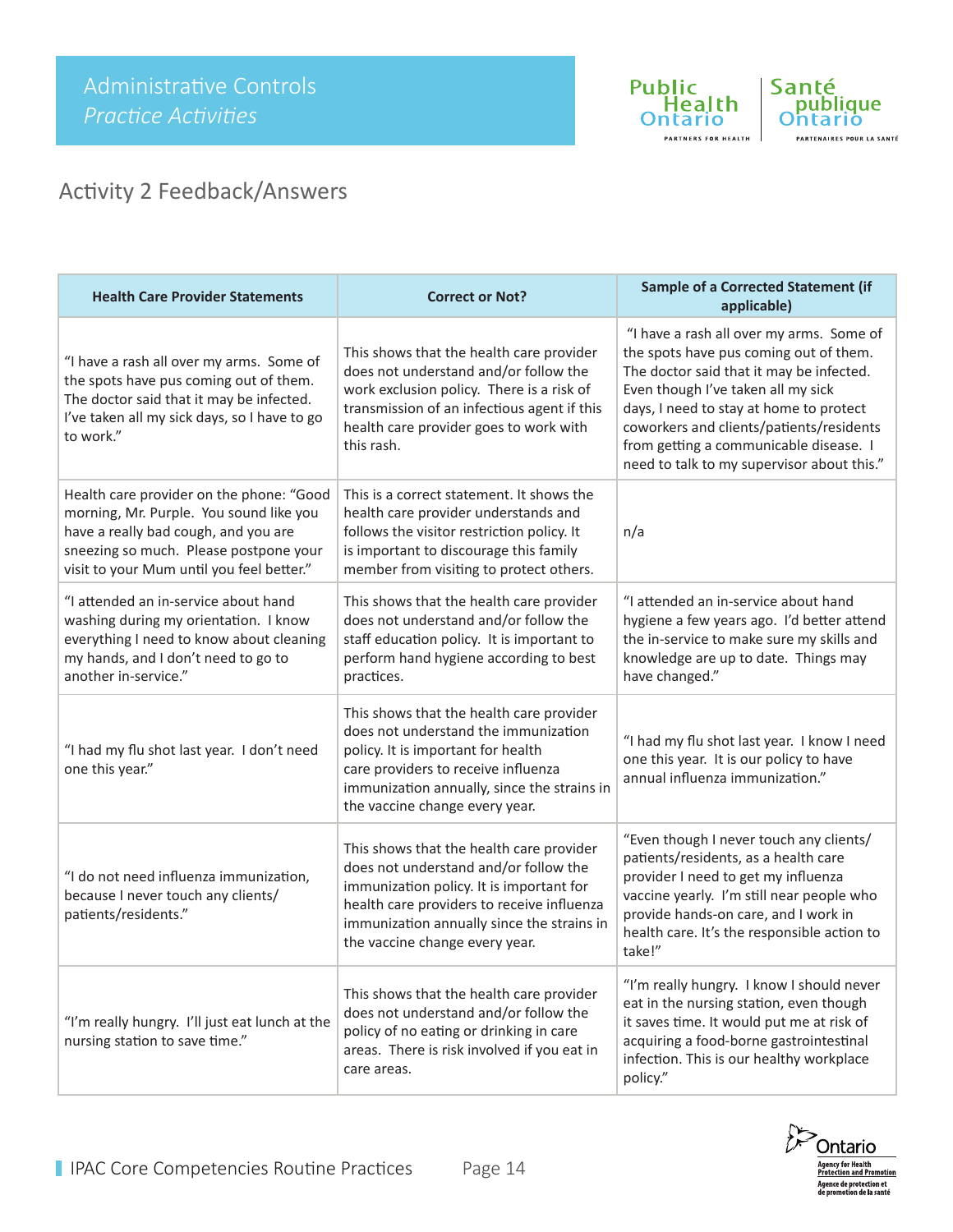# Administrative Controls *Practice Activities*





| <b>Health Care Provider Statements</b>                                                                                                                                                                                                | <b>Correct or Not?</b>                                                                                                                                                                                                                                                           | <b>Sample of a Corrected Statement (if</b><br>applicable)                                                                                                                                                                                               |
|---------------------------------------------------------------------------------------------------------------------------------------------------------------------------------------------------------------------------------------|----------------------------------------------------------------------------------------------------------------------------------------------------------------------------------------------------------------------------------------------------------------------------------|---------------------------------------------------------------------------------------------------------------------------------------------------------------------------------------------------------------------------------------------------------|
| "I just started my new job. I have to find<br>out if my immunizations are up-to-date."                                                                                                                                                | This is a correct statement. Knowing<br>your immunization status is important<br>for you to understand your risks and to<br>protect yourself. It is recommended for<br>occupational health and safety.                                                                           | n/a                                                                                                                                                                                                                                                     |
| "I don't like wearing N95 respirators,<br>because they feel so hot. I think I'll use a<br>surgical mask instead, because it's about<br>the same as an N95 respirator."                                                                | This shows that the health care provider<br>does not understand and/or follow the<br>respiratory protection program and<br>healthy workplace policies.                                                                                                                           | "I should never substitute a surgical mask<br>for an N95 respirator. It doesn't provide<br>the same protection. I learned that from<br>our respiratory protection program."                                                                             |
| "All my staff is committed to best<br>practices, so monitoring and auditing are<br>not needed. "                                                                                                                                      | This shows that the health care provider<br>does not understand the importance of<br>auditing, monitoring and feedback.                                                                                                                                                          | "All my staff is committed to best<br>practices. Monitoring and ongoing<br>assessment are part of our quality<br>improvement program. It's important to<br>give the staff feedback about the results<br>of an audit so they know how they're<br>doing." |
| "Oops! I stuck myself with a used needle.<br>I'll wash it with soap and water. I'll report<br>to my supervisor right away."                                                                                                           | This statement shows the health<br>care provider understands the sharps<br>protection program and exposure policy.                                                                                                                                                               | n/a                                                                                                                                                                                                                                                     |
| "This binder containing the infection<br>prevention and control policies and<br>procedures takes up too much room.<br>I'm going to remove it from the nursing<br>station and lock it up in the supply room<br>to free up some space." | This shows that the health care provider<br>does not understand that policies and<br>procedures should be accessible at all<br>times.                                                                                                                                            | "Although the binder is big, it needs to be<br>accessible to all staff at all times."                                                                                                                                                                   |
| "I am very proud of myself for losing<br>weight. My face shape has changed. I'd<br>better talk to the occupational health<br>person about doing my N95 fit-testing<br>now."                                                           | This statement shows the health care<br>provider understands and follows the<br>respiratory protection program policy.                                                                                                                                                           | n/a                                                                                                                                                                                                                                                     |
| "I don't carry a water bottle with me any<br>more on the unit. I make sure I drink lots<br>of water during my breaks."                                                                                                                | This shows that the health care provider<br>understands and follows the healthy<br>workplace policy of not eating or drinking<br>in care areas.<br>Food and drink should not be consumed<br>in care areas, as it increases your risk of<br>acquiring a gastrointestinal illness. | n/a                                                                                                                                                                                                                                                     |

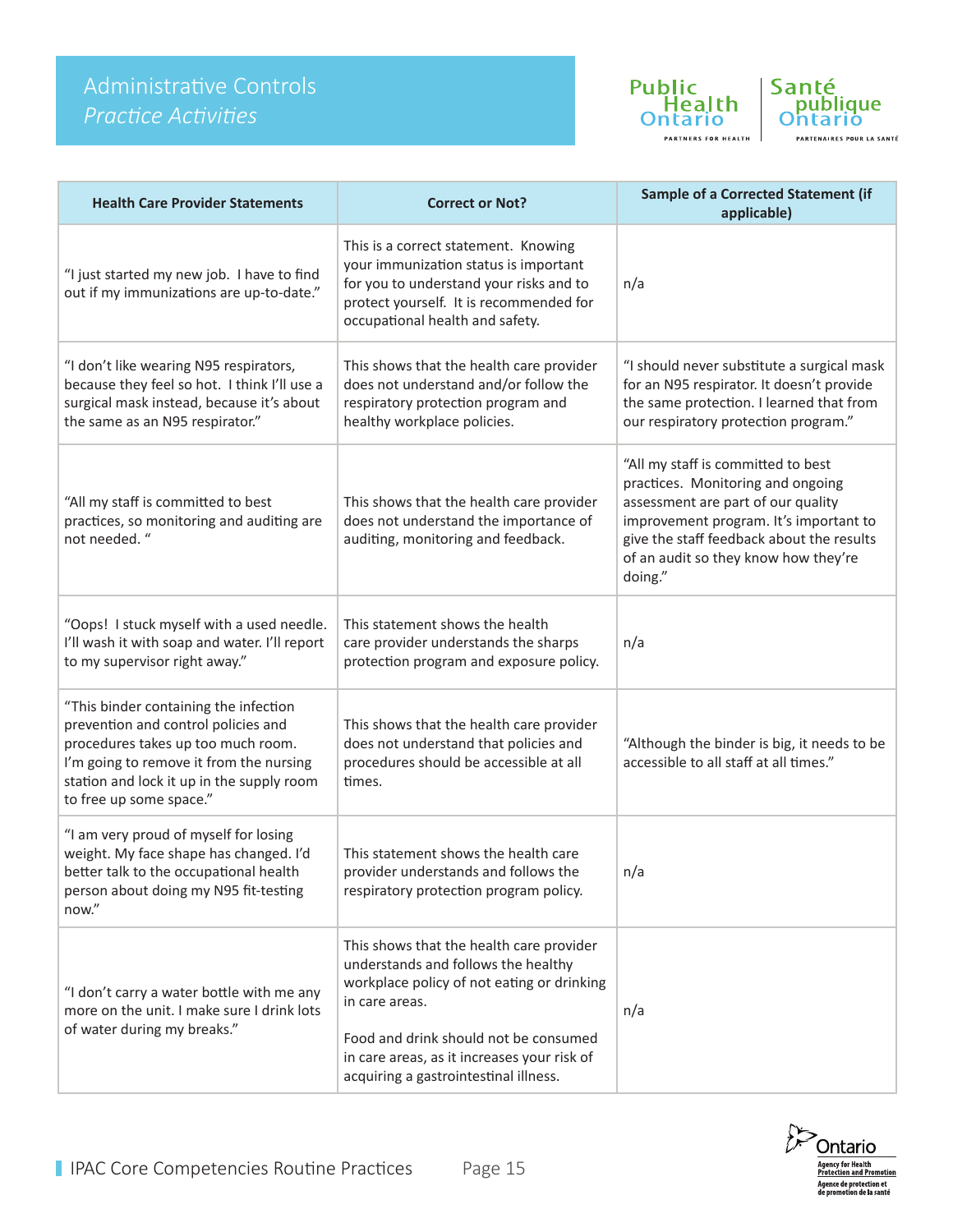# Administrative Controls *Practice Activities*





| <b>Health Care Provider Statements</b>                                                                                                                    | <b>Correct or Not?</b>                                                                                                                                                                                                                                                                    | <b>Sample of a Corrected Statement (if</b><br>applicable)                                                                                                                                                                            |
|-----------------------------------------------------------------------------------------------------------------------------------------------------------|-------------------------------------------------------------------------------------------------------------------------------------------------------------------------------------------------------------------------------------------------------------------------------------------|--------------------------------------------------------------------------------------------------------------------------------------------------------------------------------------------------------------------------------------|
| "Don't put any more sharps in the sharps<br>container. It's already % full."                                                                              | This shows that the health care provider<br>understands and follows the safe handling<br>of sharps policy and the sharps injury<br>prevention program.                                                                                                                                    | n/a                                                                                                                                                                                                                                  |
| "I've just finished my hand hygiene<br>audits. Where's the best place to post the<br>results?"                                                            | This shows that the health care provider<br>understands the importance of auditing<br>and feedback to staff.                                                                                                                                                                              | n/a                                                                                                                                                                                                                                  |
| "Mrs. Blue has many visitors. She has<br>diarrhea now. I'm not going to show all<br>those visitors how to clean their hands.<br>They should know better." | This shows that the health care provider<br>does not understand the visitor restriction<br>policy or the importance of IPAC<br>education to clients/patients/residents.                                                                                                                   | "Mrs. Blue has many visitors. She has<br>diarrhea now. Let's start restricting her<br>visitors. For those who must visit, I'll<br>show them how to clean their hands."                                                               |
| "There aren't enough large gloves. I have<br>to tell the supervisor right away."                                                                          | This shows that the health care provider<br>understands the importance of maintaining<br>a healthy workplace by ensuring that<br>Personal Protective Equipment is readily<br>available in the appropriate size.                                                                           | n/a                                                                                                                                                                                                                                  |
| "I'm always thirsty during my shift. I'll just<br>keep my water bottle on the treatment<br>cart so it will be close."                                     | This shows that the health care provider<br>does not understand and/or follow the<br>healthy workplace policy.                                                                                                                                                                            | "I'm always thirsty. I need to make sure<br>that I drink enough water, on my breaks.<br>I never leave my water bottle in care<br>areas."                                                                                             |
| "The eye protection is locked up in the<br>medication room. You'll have to find who<br>has the key."                                                      | This shows that the health care provider<br>does not understand and/or follow the<br>healthy workplace policy. It is important<br>that Personal Protective Equipment is<br>available at all times to any health care<br>providers who need it. It should never be<br>locked up in a room. | "All PPE needs to be accessible at all<br>times. We never lock it up in the care<br>area."                                                                                                                                           |
| "I've never used goggles before to protect<br>my eyes. I don't see why I need to do it<br>now."                                                           | This shows that the health care provider<br>does not understand and/or follow the<br>healthy workplace policy. Goggles are<br>an important part of facial protection<br>and should be worn whenever your risk<br>assessment indicates the need for facial<br>protection.                  | "I've never used goggles before to protect<br>my eyes. I need to go to an education<br>session to find out why this is important<br>and how I should be using goggles. It<br>makes sense that my eyes need to be<br>protected, too." |

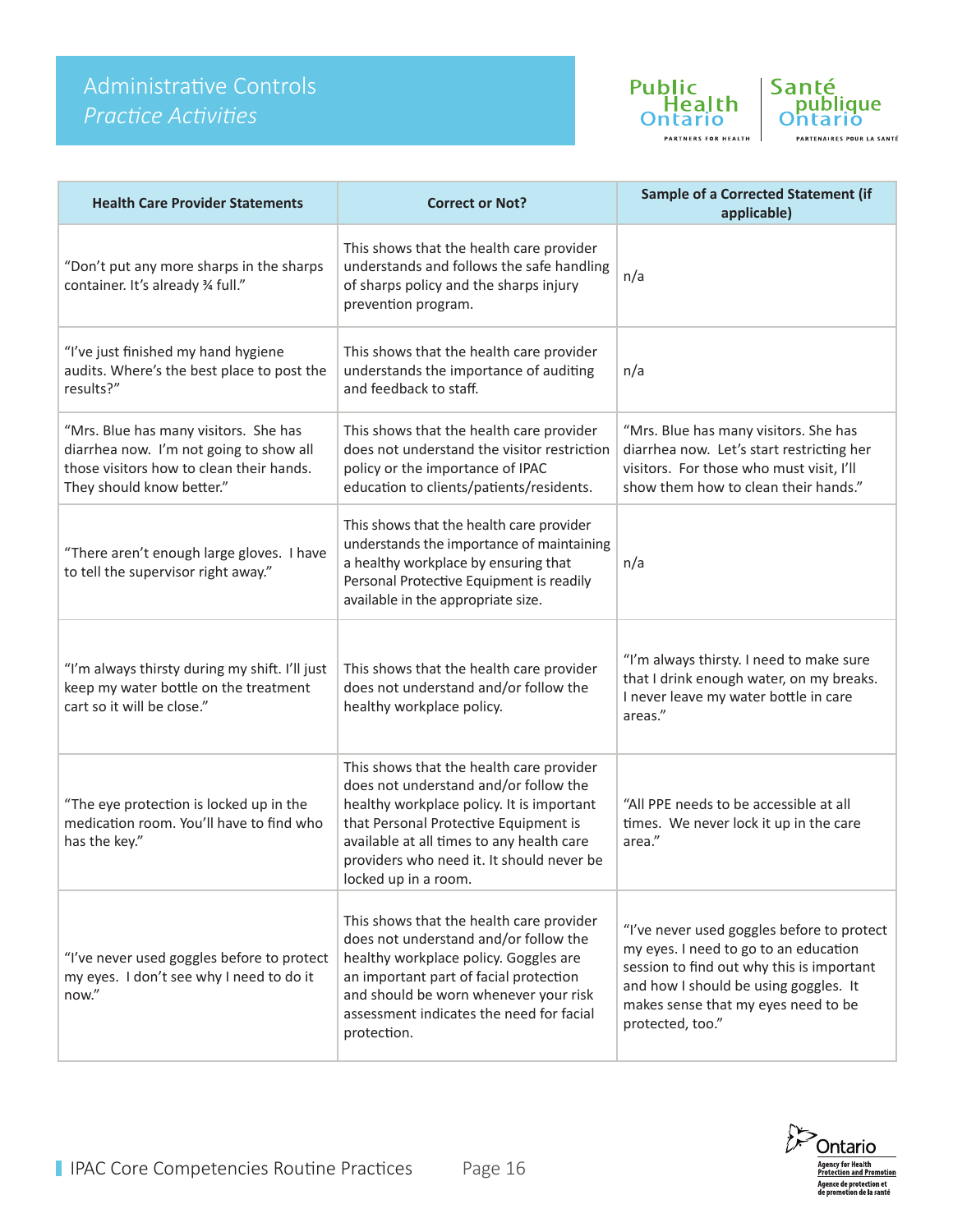

## publique .<br>ARTENAIRES POUR LA SANTÉ

## Activity 3: Administrative Controls in Action

### **Objective**

To reinforce the application of Administrative Controls in daily practice.

### **Materials/props**

- Performance Cards.
- Activity 3 Feedback/Answers.

#### **Preparation**

- Prepare enough Performance Cards for the group.
- Print the Activity 3 Feedback/Answers for reference.

### **Details**

- Assign participants to work in pairs or in teams.
- Distribute the Performance Cards to each pair/ team.
- Ask participants to draw a card in turn and decide whether the card shows a health care provider adhering to correct Administrative Controls. Participants should provide a rationale for their response.

- The Performance Cards can be cut out and laminated.
- Use the sample Performance Cards provided or create new cards that are relevant to the participants' work setting.
- Refer to the Activity 3 Feedback/Answers if needed.

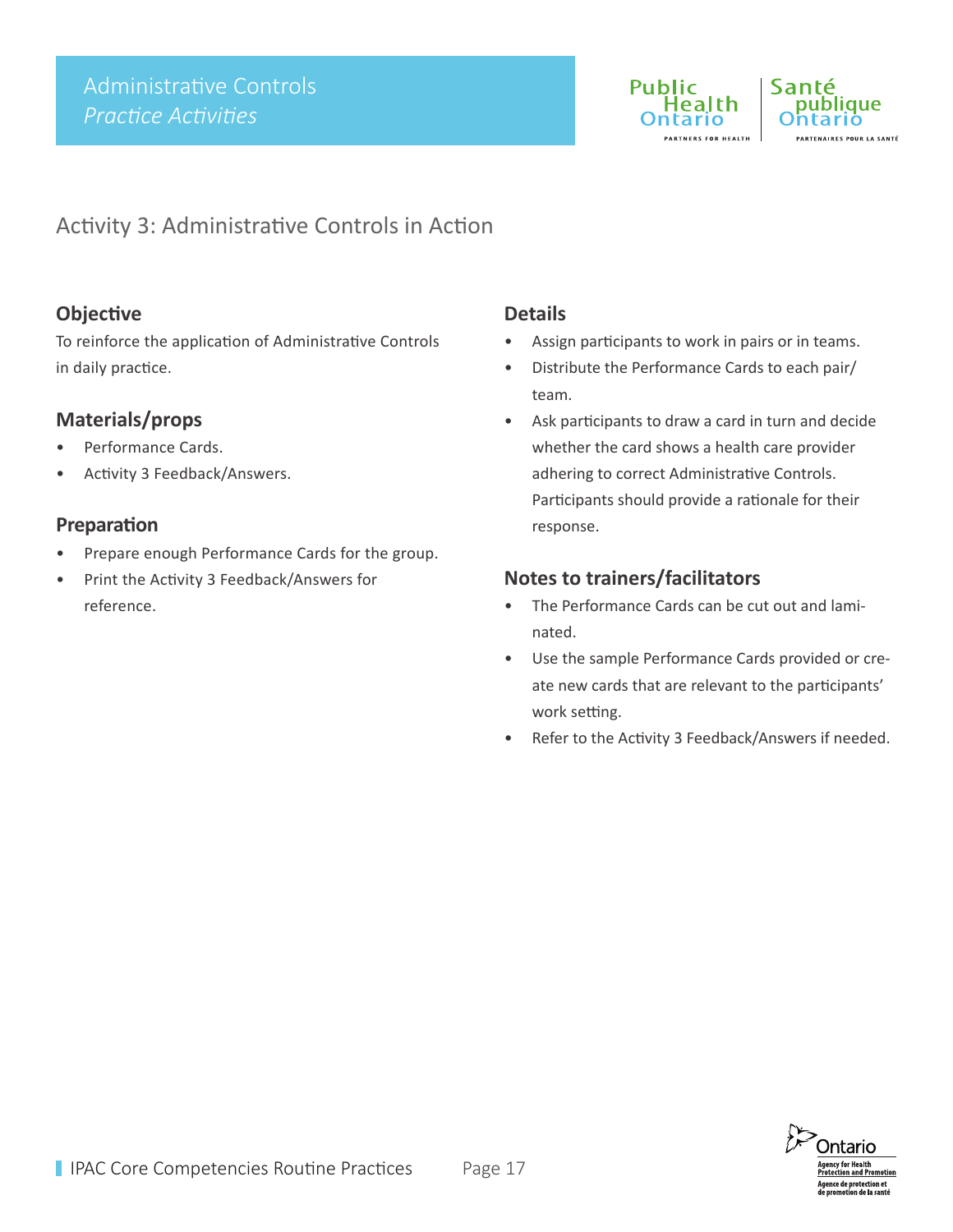



## Performance Card

| A health care provider<br>hands a mask to a<br>coughing client who has<br>just arrived in the clinic.               | A health provider eats in<br>the nursing station.                                              | A health care provider<br>goes to work when she<br>has a cold.                                                                                                           |
|---------------------------------------------------------------------------------------------------------------------|------------------------------------------------------------------------------------------------|--------------------------------------------------------------------------------------------------------------------------------------------------------------------------|
| A health care provider gets<br>a flu shot.                                                                          | A health care provider<br>locks up the infection<br>prevention and control<br>policy binder.   | A health care provider<br>advises a visitor who is<br>coughing severely to go<br>home and visit when she<br>is better.                                                   |
| A supervisor gives<br>feedback to the staff<br>about the results of the<br>hand hygiene audits for<br>this quarter. | A Personal Support Worker<br>allows residents to share<br>their bath towels.                   | An Environmental Services<br>Worker attends an in-<br>service training about the<br>use of personal protective<br>equipment as part of the<br>educational plan.          |
| A health care provider<br>has no idea of his<br>immunization status.                                                | A health care provider<br>shows a client how to clean<br>hands with alcohol-based<br>hand rub. | A supervisor reviews<br>the infection prevention<br>and control policies with<br>an occupational health<br>professional and the<br>Joint Health and Safety<br>Committee. |